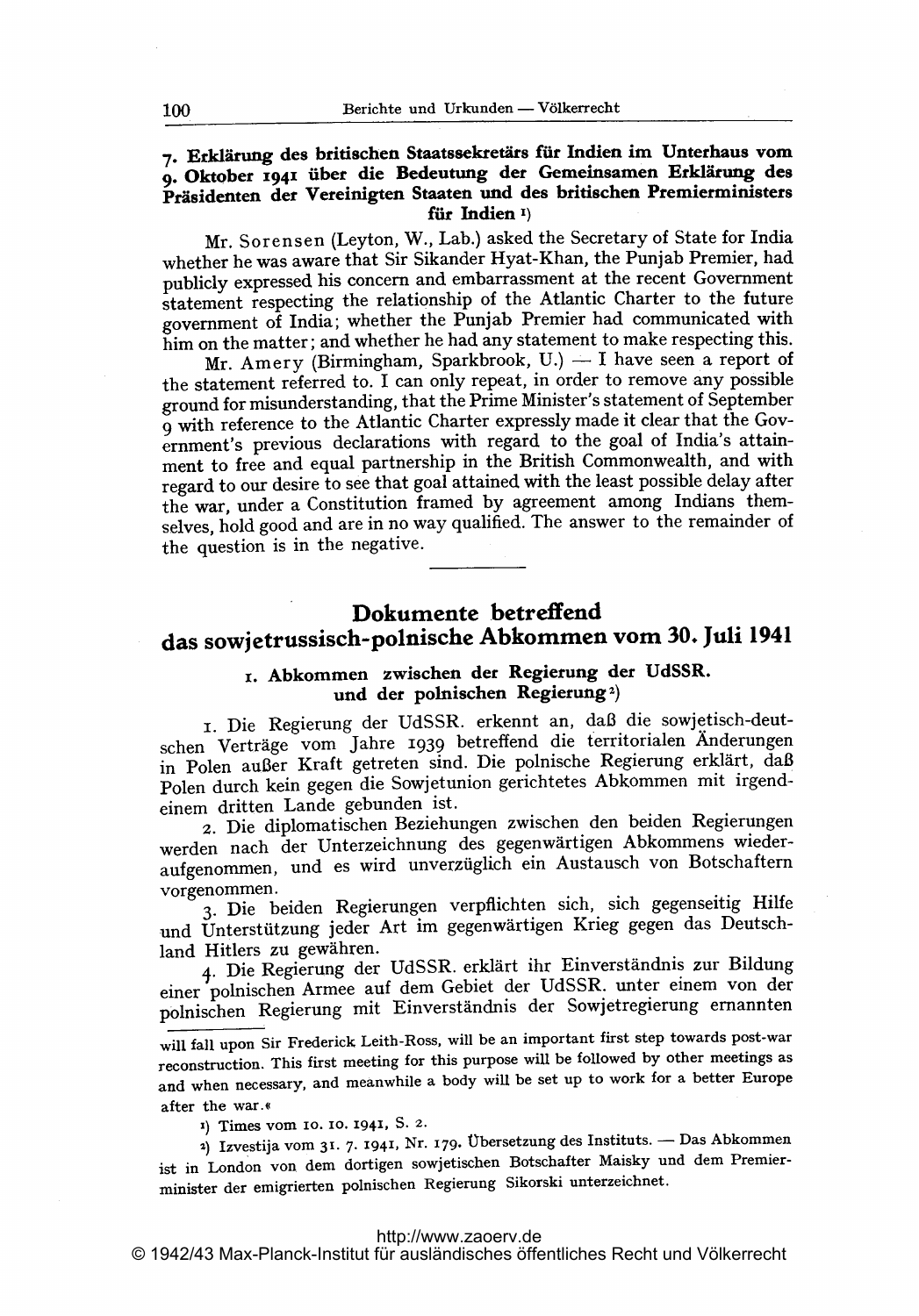Befehlshaber. Die polnische Armee wird auf dem Gebiet der UdSSR. in operativer Beziehung unier der Leitung des obersten Kommandos der UdSSR. stehen, in das ein Vertreter der polnischen Armee aufgenommen wird. Alle Einzelheiten betreffend die Organisation des Kommandos und die Verwendung dieser Kräfte werden durch ein späteres Abkommen geregelt.

5. Das gegenwärtige Abkommen tritt unverzüglich nach seiner Unterzeichnung in Kraft und erfordert keine Ratifikation. Das gegenwärtige Abkommen ist in zwei Exemplaren ausgefertigt, jedes in polnischer und russischer Sprache, wobei beide Texte gleiche Kraft haben.

#### Protokoll.

Die Sowjetregierung gewährt vom Zeitpunkt der Wiederaufnahme der diplomatischen Beziehungen eine Amnestie allen polnischen Staatsangehörigen, die sich gegenwärtig im Sowjetgebiet in Haft befinden, sei es als Kriegsgefangene oder aus anderen ausreichenden Gründen.

# 2. Erklärung des britischen Staatssekretärs für Auswärtige Angelegenheiten<br>im Unterhaus vom 30. Juli 1941<sup>(</sup>)

<sup>I</sup> must apologize to the House for trespassing on its time, but when an international event of importance occurs <sup>I</sup> have thought it right that the first public announcement of the event should, if possible, be made in Parliament itself. <sup>I</sup> am very glad to be able to inform the House that an agreement between the Soviet Union and Poland was signed at the Foreign Office this afternoon. Under that agreement the Soviet Government recognize that the Soviet-German Treaties of 1939 as to territorial changes in Poland have lost their validity, while the Polish Government declares that Poland is not bound by any agreement with a third party directed against the Soviet Union. Diplomatic relations will be restored at once and Ambassadors exchanged. The two Governments agree to render each other support of all kinds in the war against Hitlerite Germany. The Soviet Government agrees to the formation of <sup>a</sup> Polish army on

Soviet territory.. This Polish army will be subordinated in an operational sense to the Supreme Command of the Soviet Union. Attached to the Agreement is a protocol by which the Soviet Government grants an amnesty to all Polish citizens now detained on Soviet territory either as prisoners of war or on other grounds as from the resumption of diplomatic relations. Here, perhaps, <sup>I</sup> may say that the arrangements for the immediate resumption are being made.

After the signature of the Agreement <sup>I</sup> handed General Sikorski a Note in the following terms: -

On the occasion of the signature of the Polish-Soviet Agreement of to-day's date <sup>I</sup> desire to take the opportunity of informing you that in conformity with the provisions of the agreement of mutual assistance between the United Kingdom and Poland of August 25, 1939, his Majesty's Government in the United Kingdom have entered into no undertaking towards the U.S.S.R. which affects the relations between that country and Poland. <sup>I</sup> also desire to assure you, that his Majesty's Government do not recognize any territorial changes which have been effected in Poland since August, 1939-

General Sikorski handed me a reply in the following terms:  $-$ 

The Polish Government take note of your Excellency's letter

.1) Times vOm 31.7. 1941, S. 5.

© 1942/43 Max-Planck-Institut für ausländisches öffentliches Recht und Völkerrecht